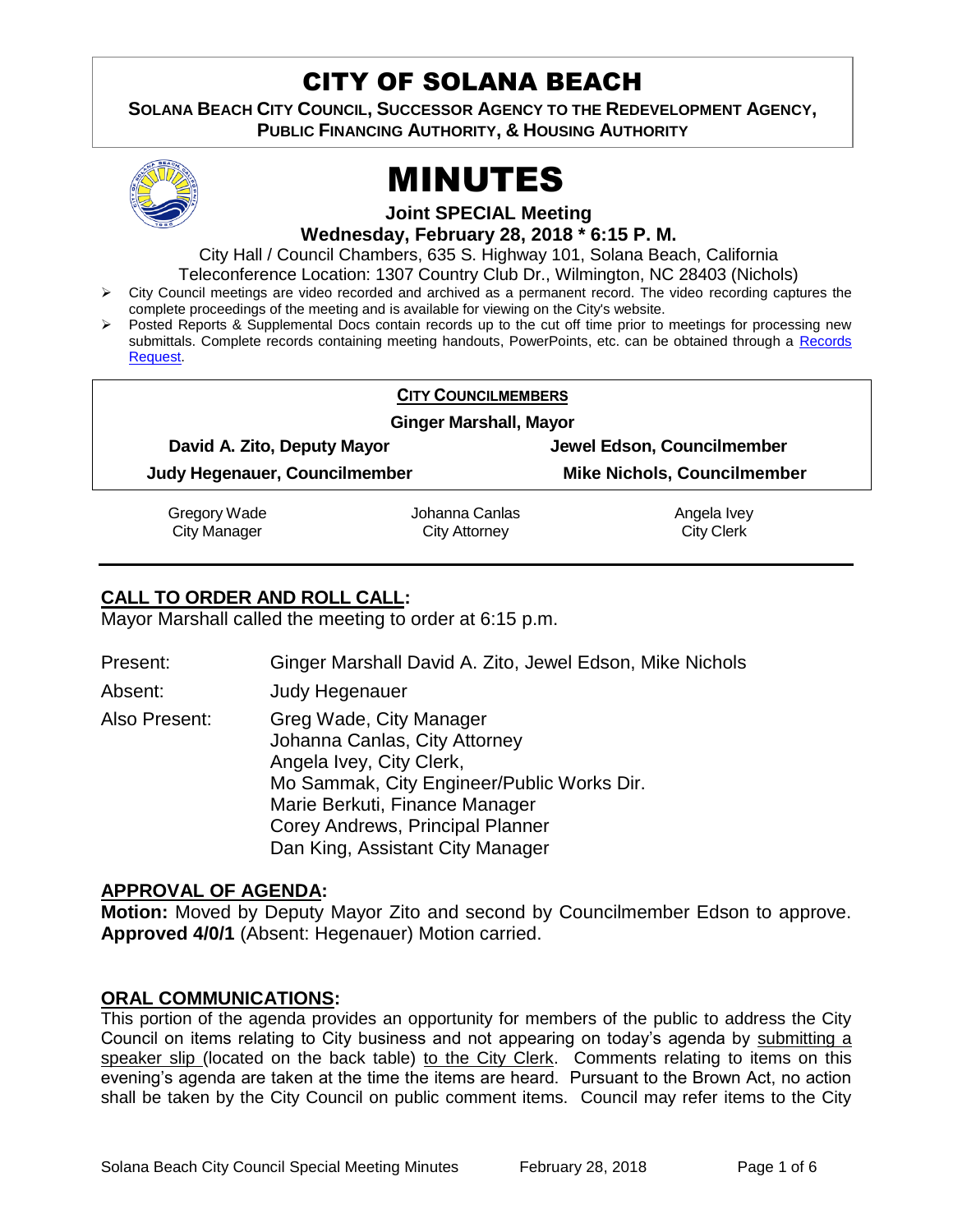Manager for placement on a future agenda. The maximum time allotted for each presentation is THREE MINUTES (SBMC 2.04.190). Please be aware of the timer light on the Council Dais.

Patricia Sittson stated that she and Sean McClondon had acquired a TEDx license to hold a TEDx within Solana Beach and would hold an informational and brainstorming meeting on March 11<sup>th</sup> for community input of topics of interest.

Wayne Brecktel said he was speaking on behalf of Robert Monroe and Gary Monroe regarding a letter sent the previous week to Council requesting support for reconsideration of a Coastal Commission denial of a bluff sea cave notch/infill project approved last year which the City's Land Use Plan supported.

Gary Monroe said the previous year approval of a notch/infill conformed to the Land Use Plan and would help prevent bluff collapse and the need for a seawall(s).

# **C. STAFF REPORTS**:

#### **C.3. CCA Risk Management Policy, Procurement Strategy, SDG&E Agreements, Rate Discount, CCA Program and Product Names.** (File 1010-40)

Recommendation: That the City Council

- 1. Adopt **Resolution 2018-021**:
	- a. Authorize the launch of the SBCCA
	- b. Introduce of Risk Management Policy and direct Staff to return March 14, 2018 for Policy adoption
	- c. Approve Energy Procurement Strategy
	- d. Approve rate discount of 3% and set Rate Public Hearing for March 14, 2018
	- e. Approve program name Solana Energy Alliance
	- f. Approve product names SEA Base; SEA 100; SEA NEM
- 2. Adopt **Resolution 2018-022** authorizing the City Manager to execute SDG&E Service Agreement and related documents.

#### [Item C.3. Report \(click here\)](https://solanabeach.govoffice3.com/vertical/Sites/%7B840804C2-F869-4904-9AE3-720581350CE7%7D/uploads/Item_C.3._Report_(click_here)_-_02-08-18.PDF)

*Posted Reports & Supplemental Docs contain records up to the cut off time, prior to the start of the meeting, for processing new submittals. The final official record containing handouts, PowerPoints, etc. can be obtained through a Records Request to the City Clerk's Office.*

Greg Wade, City Manager, introduced the item.

Dan King, Assistant City Manager, and Jeff Fuller, Consultant T.E.A., presented a PowerPoint (on file).

Greg Wade, City Manager, introduced the consulting team who was available for questions.

Sebastian Sarria said he was with the Climate Action Campaign and that a Community Choice Program would be able to offer a cleaner energy product while providing great savings to customers with more money in the pockets of neighborhoods, families, and businesses.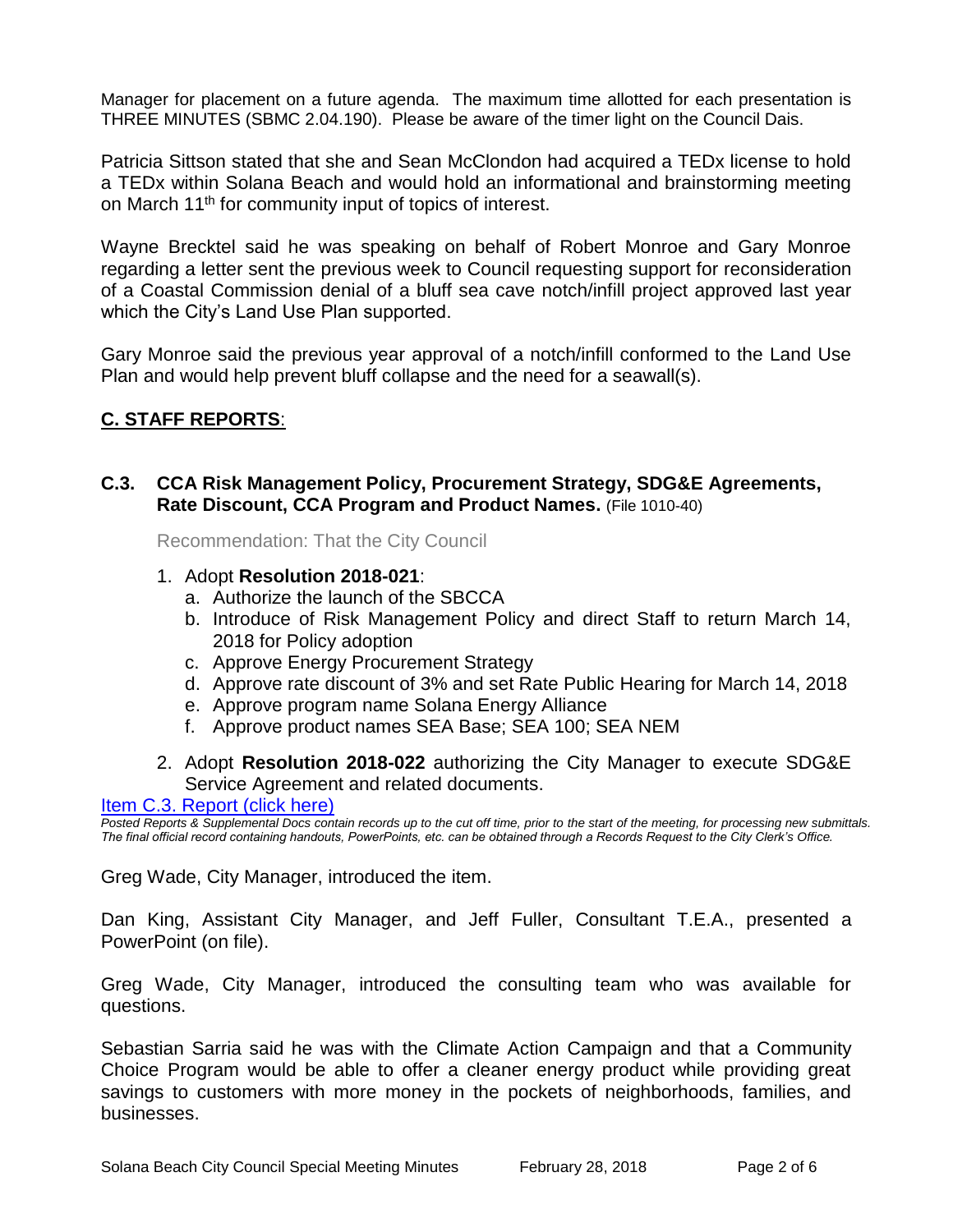Don Mullis said he was a new resident, that he had reviewed the past workshop, that his questions were, What did we know about our counter party T.E.A.? How was T.E.A. regulated? What were the financials of T.E.A.? Where were the profit, loss statements, and balance sheets? What would have been the other experiences of any other C.C.A. customers of T.E.A.?

Tracy Richmond said that he supported the CCA and the City moving forward, that his only concern was the name Solana Energy Alliance, and that it might not be as inviting to others who may want to join the CCA in the future if it had part of the City's name in it.

Greg Wade, City Manager, said that TEA was thoroughly reviewed and was a wellrespected nonprofit entity working on behalf of other clients, that other C.C.A.'s had a positive working relationship with them, that the City's C.C.A. would be an independent entity of the City, who would rely on T.E.A. to provide procurement, then the C.C.A. would provide credit on its own providing backing for energy procurement.

Mr. Fuller said that T.E.A. was a not-for-profit corporation owned by 8 large power systems across the country, or municipal owned entities, their equity owners are members, services and partners, that many were energy generators as part of a traditional vertically integrated model like SDG&E but municipally owned, separately managing each portfolio independently by the client's objectives, the equity owners are A or AA rated municipal utilities.

Council, Staff, and Consultant discussed the generation of load in the first few years should result in 2.5 million reserves under current models and would be enough to cover costs, an agreement for payback, if required, would be just under \$50,000, that the total cost to the City for staffing and consultants were \$64,000 to date, noting any conflicting policies that may affect risk management policies, that the model was validated with other data sets and the cash flow would be specific to Solana Beach, and would add data security, privacy, and best practices to the policy.

Discussion continued regarding how they were structured, that they were a cost based system with a revenue requirement for an annual cost to run the business, the partner revenues received on a fee for cost basis offset the expenses of operating the organization, that the eight equity owners of T.E.A. pay for the balance of the costs, they are just like SDG&E, all types of power, costs of in-state v. out-of-state power for renewable generation, contracting for storage of energy for later use, PCI charges for 2018 were set and did not change based on opt-out rate, the unit rate would be the same, as more people place rooftop solar on their homes the C.C.A. would encouraged it by offering a credit for any net surplus generation that was better than the IOUs had been offering, solar would lower the overall electric loads of the C.C.A. and a cost would be associated if they were net surplus generators but over time they would align procurement volumes with the lower energy needs, the franchise fees were set by Solana Beach charged to the utilities and comes in as general fund revenue, a portion of the franchise fee is divided between the delivery and the generation, the franchise fee currently charged by SDG&E would change in how it was displayed on the bill, the smallest City they had consulted with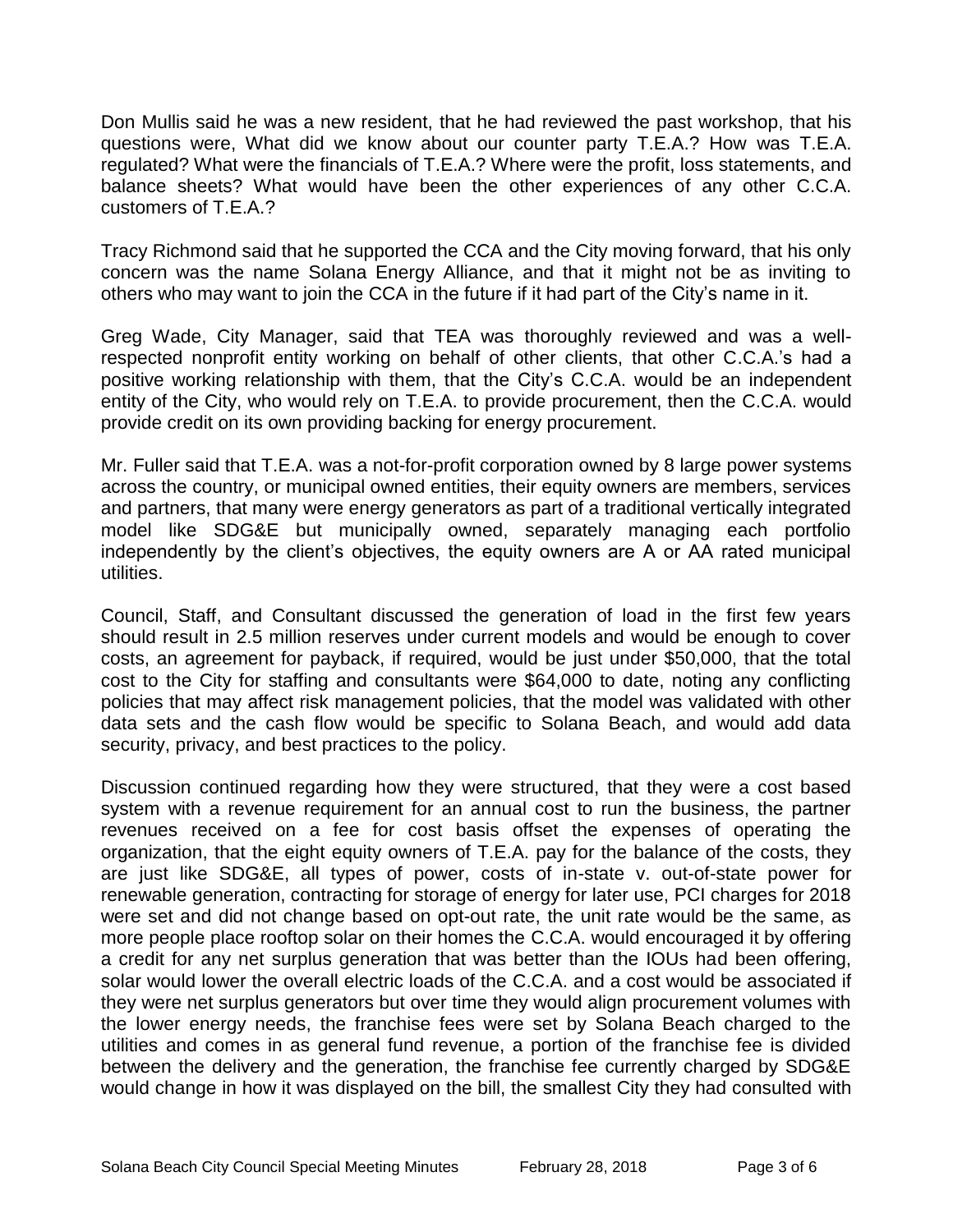was in Washington of a pollution of 5,000, and it was ideal to join others to divide costs among those who shared common goals and objectives.

Discussion continued regarding adding reference to public education and transparency, adding how stress testing was going to risk management members for referral, that the name of the C.C.A. as S.E.A. did not come up with other jurisdictions and could always be modified or changed, that the name was not intended to be Solana Beach but Solana as a general term going through many ideas, that they did not want to make it Solana Beach specific, but to include Solana, that L.A. County was L.A.C.E. and just changed their name as they recently incorporated Ventura County into the C.C.A., that there had been a lot of positive public input with good questions, and that the rate structure being proposed was 3% less on energy cost than SDG&E but would not be set until a future meeting.

**Motion:** Moved by Deputy Mayor Zito and second by Councilmember Edson to approve. **Approved 3/1/1** (Noes: Marshall, Absent: Hegenauer) Motion carried.

# **B. PUBLIC HEARINGS:** (B.1.)

This portion of the agenda provides citizens an opportunity to express their views on a specific issue as required by law after proper noticing by submitting a speaker slip (located on the back table) to the City Clerk. After considering all of the evidence, including written materials and oral testimony, the City Council must make a decision supported by findings and the findings must be supported by substantial evidence in the record. An applicant or designees for a private development/business project, for which the public hearing is being held, is allotted a total of fifteen minutes to speak, as per SBMC 2.04.210. A portion of the fifteen minutes may be saved to respond to those who speak in opposition. All other speakers have three minutes each. Please be aware of the timer light on the Council Dais.

**B.1. Public Hearing: 640 North Highway 101 ("Harbaugh Seaside Trails") Applicants: San Elijo Lagoon Conservancy, Case # 17-17-26, APN: 263-011-32.** (File 0600-40)

Recommendation: That the City Council

- 1. Conduct the Public Hearing: Open the Public Hearing, Report Council Disclosures, Receive Public Testimony, and Close the Public Hearing.
- 2. Find the project exempt from the California Environmental Quality Act pursuant to Sections 15333 and 15304 of the State CEQA Guidelines; and
- 3. If the City Council makes the requisite findings and approves the project, adopt **Resolution 2018-017** conditionally approving a DRP to perform habitat restoration and minor grading and to construct approximately 2,080 linear feet of public trail improvements, an approximately 780 linear-foot extension of the Solana Beach Coastal Rail Trail (CRT), and associated trail amenities on a vacant property located at 640 Highway 101.

[Item B.1. Staff Report](https://solanabeach.govoffice3.com/vertical/Sites/%7B840804C2-F869-4904-9AE3-720581350CE7%7D/uploads/Item_B.1._Report_(click_here)_-_02-28-18.pdf) (click here)

Item B.1. Attachment 1 - [Pgs 1-7 \(click here\)](https://solanabeach.govoffice3.com/vertical/Sites/%7B840804C2-F869-4904-9AE3-720581350CE7%7D/uploads/Item_B.1._Attachment_1_(Pages_1-7)_(click_here)_-_02-28-18.pdf) and [Pgs 8-18 \(click here\)](https://solanabeach.govoffice3.com/vertical/Sites/%7B840804C2-F869-4904-9AE3-720581350CE7%7D/uploads/Item_B.1._Attachment_1_(Pages_1-7)_(click_here)_-_02-28-18.pdf) [Item B.1. Attachments 2-5 \(click here\)](https://solanabeach.govoffice3.com/vertical/Sites/%7B840804C2-F869-4904-9AE3-720581350CE7%7D/uploads/Item_B.1._Attachments_2-5_(click_here)_-_02-28-18.pdf)

*Posted Reports & Supplemental Docs contain records up to the cut off time, prior to the start of the meeting, for processing new submittals. The final official record containing handouts, PowerPoints, etc. can be obtained through a Records Request to the City Clerk's Office.*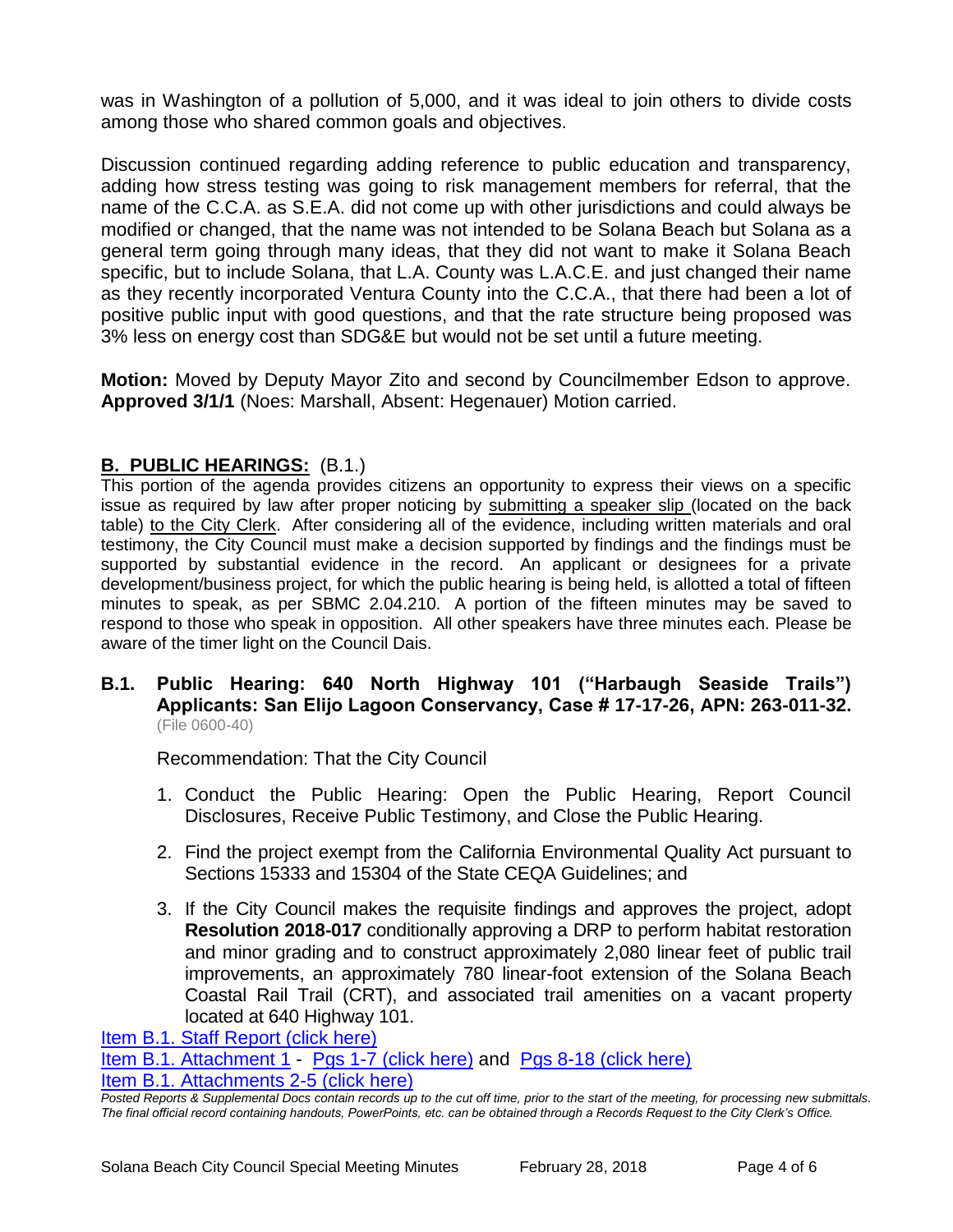Greg Wade, City Manager, introduced the item.

Katie Benson, Associate Planner, presented a PowerPoint (on file).

Mayor Marshall opened the public hearing.

Council disclosures.

Jennifer Bright, Applicant representative, on behalf of the San Elijo Lagoon Conservancy, said that the Conservancy borrowed \$4 million from generous community members to purchase Harbaugh Seaside Trails from a proposed development, that in December 2013 a community led group known as the Gateway Committee begin discussions about the property plans and design, a conservation easement was recorded in 2014 with proposed property plans including conceptual designs for a monument sign, a viewing overlook, and an informational kiosk, that the committee identified an architect for trail designs in 2016, and that they thanked City Staff and look forward to future coordination.

Council and Ms. Bright discussed that there had been some interest among the public for parking and benches and that there was no parking on the property or loading as part of the conservation easement, that trails would be ADA accessibility, and that there would be seating areas within the donor monument, and were working on how Coastal Commission permit would be obtained and not expecting to have any issues.

Councilmember Nichols stated that he wanted to disclose that he did have a client that was working with the Conservancy on an 8-acre cleanup parcel near the lagoon located in Olivenhain and the contract was set up so that the funds are paid to the lagoon management directly and they just oversaw the property for the client for landscaping but there was not a relationship between the conservancy and himself.

Greg Wade, City Manager, said Caltrans provided \$1 million as community enhancement funds through the I-5 Corridor Program and those funds were secured for this property and provided to the Conservancy and if approved the City would be a co-applicant for the Coastal Development Permit going forward.

Gerri Retman (time donated by Ira Opper) said that the parking was similar to the Coastal Rail Trail with no parking reserved, that access to the property could be reached from north Cedros, and thanked everyone for their help and that this had taken a long time to reach this project stage.

Tracy Richmond strongly supported approval, that it was once a gas station site when it cost 23 cents a gallon, this project would enhance this area greatly, that it would provide ADA accessible trails, a close by crosswalk.

Tom Golich said when he joined the Council in 1998 that a group of investors from Canada was trying to find out why a development had not succeeded, and fortunately the citizens all supported getting it to this eventual project.